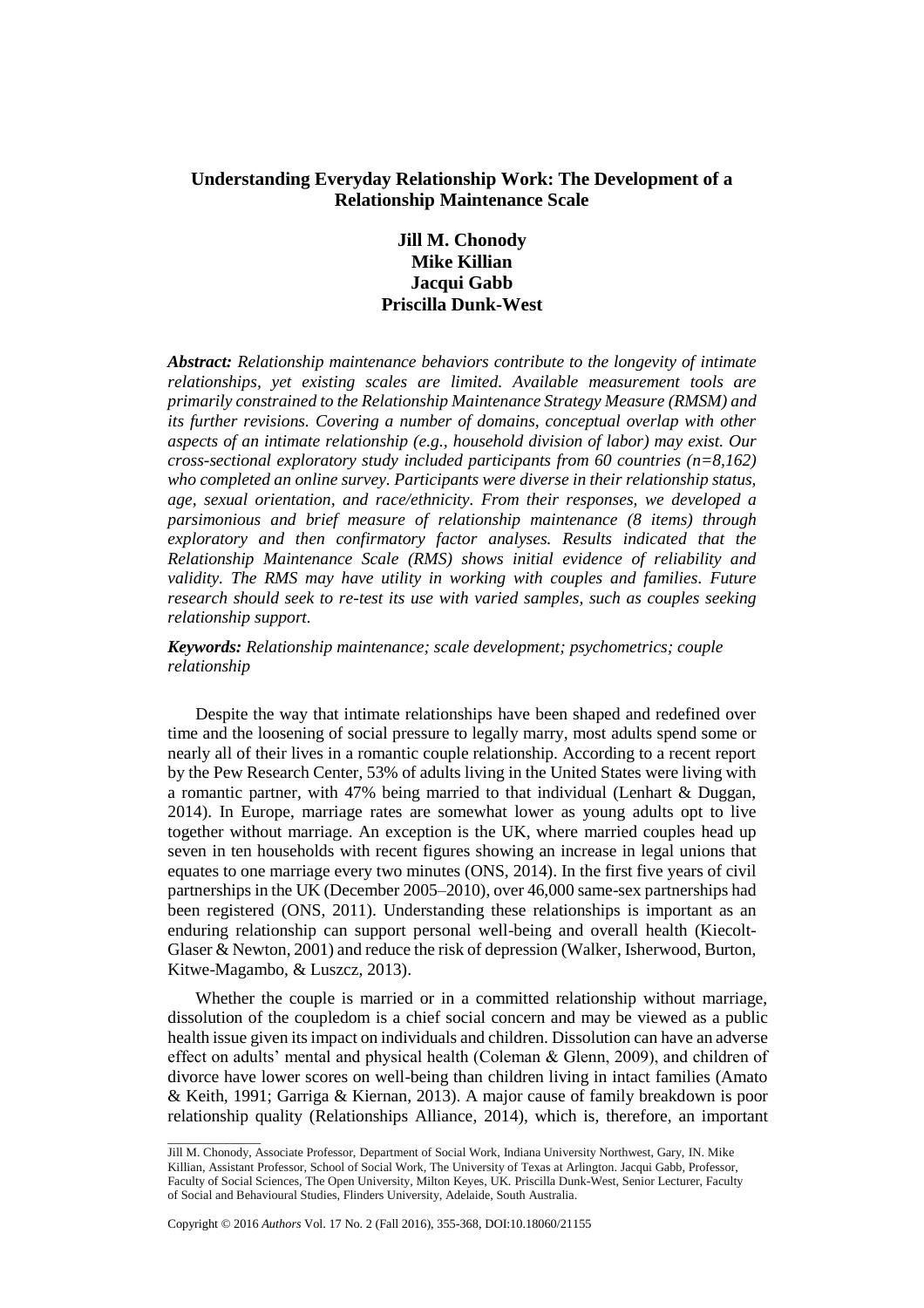consideration when evaluating the positive effects of being in a long-term relationship.

Good relationship quality has been shown to have positive impacts on the health, life satisfaction, and happiness of adults (Proulx, Helms, & Buehler, 2007; Robles, Slatcher, Tombello, & McGinn, 2014; Whisman, 2008) and their children (Barrett, Chang, & Walker, 2011; Cummings & Davies, 2010). Relationships that are marked by high levels of satisfaction can help buffer stress (Walker & Luszcz, 2009). Research indicates that good communication (Mackey, Diemer, & O'Brien, 2004), low levels of conflict (Levenson, Carstensen, & Gottman, 1993), and relationship maintenance behaviors (Dainton, 2000) are associated with high relationship quality. Myriad research exists regarding relationship quality and satisfaction, whilst far less is known about what comprises everyday relationship maintenance. For example, how do factors such as family obligation, children, and related responsibilities impact on the couple relationship over time? How do couples sustain their relationships in these different and intersecting contexts?

Understanding how relationships are maintained over the life course and in different contexts is important for both research and social work practice. In terms of research, accurate measurement of those elements that sustain a couple allows further study of the other factors that help maintain intimate relationships. In regards to practice, social workers provide 60% of mental health services in the U.S. and work with couples is a significant part of that role (NASW, 2016). There is, therefore, a pressing need for research that can inform practice—to facilitate effective couple support and work with couples to overcome relationship problems. Targeted intervention can help the couple to re-establish themselves as a team: a unit that endures over time dealing with issues through mutual support and combined strength and resources.

Given that research has found that routine relationship maintenance behaviors are integral to relationship satisfaction (Dainton, 2000), assessing the degree to which these behaviors occur and how they influence relationship quality is fundamental. However, there is a dearth of scales available for measuring relationship maintenance. The Relationship Maintenance Strategy Measure (RMSM; Stafford, 2010) is the primary scale employed for the measurement of relationship maintenance within an intimate relationship. Despite being the most used scale, the RMSM is not without weaknesses. This scale covers a number of different relationship constructs beyond relationship maintenance (such as giving advice). While these other aspects of a relationship would be expected to have an association with relationship maintenance behaviors, we contend that they represent relationship factors beyond relationship maintenance. Our exploratory study sought to pilot a scale of relationship maintenance focused primarily on the measurement of routine behaviors that reinforce the relationship.

#### **The RMSM**

The RMSM is grounded in social exchange theory, which suggeststhat relationship maintenance supports longevity because the relationship will be perceived as rewarding (Stafford & Canary, 1991). Investments made in the relationship create the expectation of reciprocation, and when this system is equitable and rewarding, the relationship is supported. Further, it is presumed that every relationship needs maintenance to be sustained (Stafford & Canary, 1991). From this framework the RMSM was developed. The original 5-factor RMSM (Stafford & Canary, 1991) and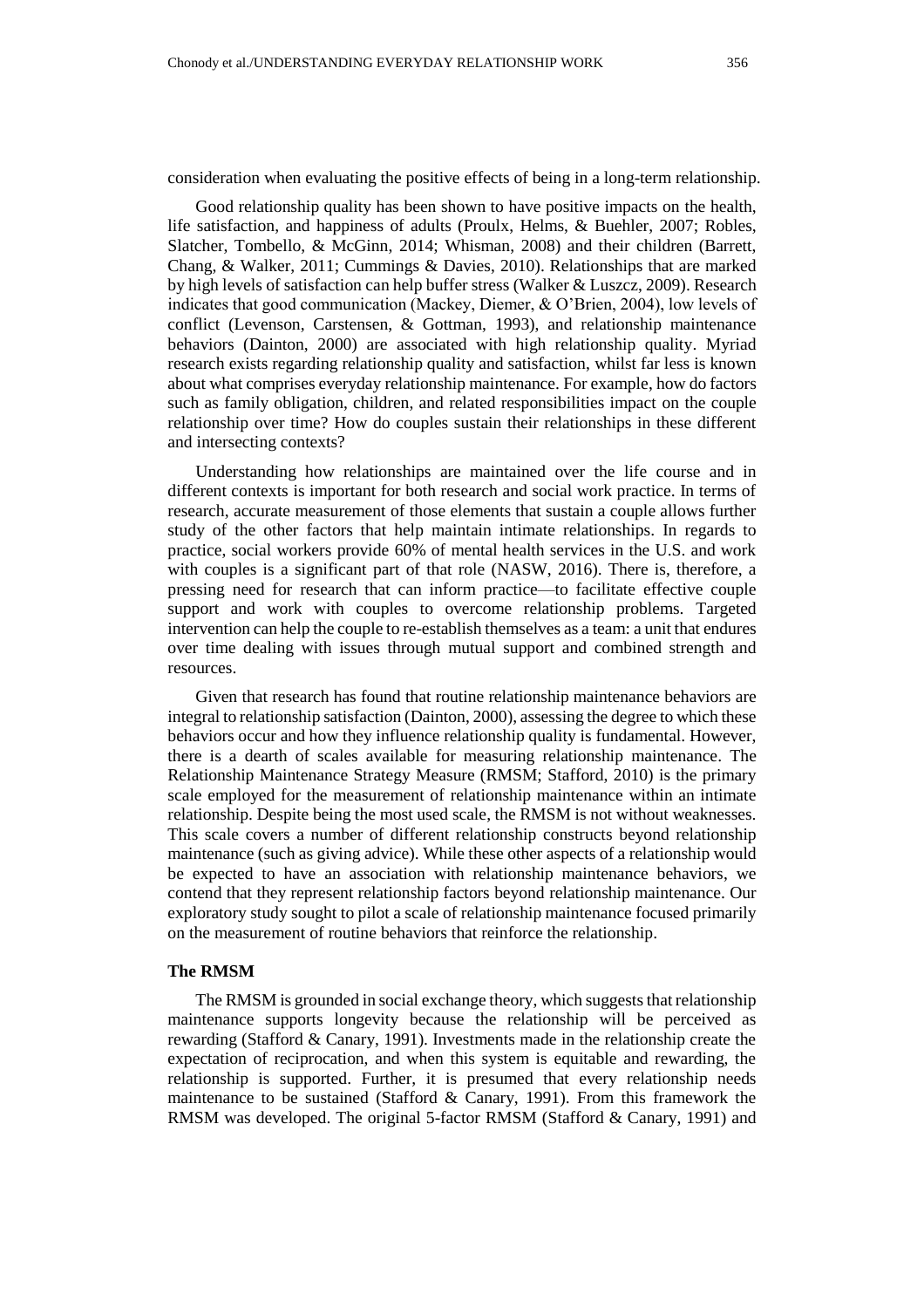the revised 7-factor version (Stafford & Canary, 2006) represent the most widely used measures of relationship maintenance (Stafford, 2010). The 5-factor RMSM was found to explain as much as 56% of the variance in relationship satisfaction (Stafford & Canary, 1991). Aside from these two versions, Canary and Stafford (1992) and Stafford, Dainton, and Haas (2000) made two other revisions, but these modified scales do not appear to be frequently used. Later, Stafford (2010) made further changes to the RMSM to address weaknesses in its measurement strategy and renamed the scale the Relationship Maintenance Behavior Measure (RMBM). While Stafford (2010) seems to have addressed many of the flaws present in the RMSM, the RMBM items are still drawn from the original RMSM.

One of the chief issues found in both the 5- and 7-factor RMSM is that many of the items are double-barreled (e.g., "…is very nice, courteous, and polite when we talk"). Multiple adjectives, along with the qualifier "very," makes this item along with others ripe for measurement error. Stafford (2010) identified this problem and noted that "of the original 29 items, 11 are double or triple barreled" (p. 281). In addition, Stafford (2010) indicated that some items are not explicitly behavioral, which was how relationship maintenance was operationalized for the original development of the RMSM. It is these issues that led Stafford (2010) to subsequently develop the RMBM whereby qualifiers were removed, items that contained multiple ideas (e.g., "try to be romantic, fun, and interesting; p. 281) were broken into more than one item, and conceptual issues (i.e., non-behavioral items) were addressed.

These changes undoubtedly strengthened this scale, but other conceptual concerns may persist. For example, both the RMSM and the RMBM contain many different constructs associated with intimate relationships, including positivity, assurances, openness (in the RMBM this is covered in two factors: relationship talks and selfdisclosure), tasks, and networks. Each of these constructs is seen as one individual factor of relationship maintenance. *Positivity* refers to the degree to which a positive attitude is used with one's partner. *Assurances* contain behaviors that support commitment and love. *Openness* items cover the ability to discuss the relationship, including feelings about the relationship. *Tasks* are primarily focused on the division of labor within the household, while *networks* are focused on the extent to which time is spent together with friends and family members (Stafford & Canary, 1991). The 7 factor RMSM also contains *management* and *advice* while the RMBM includes *understanding*.

While these dimensions may, in fact, impact relationship satisfaction or perhaps relationship maintenance strategies, we question if these concepts are a part of routine relationship maintenance. In other words, are all five (or seven) of these different types of behaviors necessary to maintain a relationship? Moreover, do they adequately include the minutiae of behaviors that may routinely take place? We argue that these various elements of an intimate relationship go beyond relationship maintenance inand-of-itself. For example, in the management scale, equality in the division of labor is indicative of relationship maintenance. That is, to achieve a high score on this factor, which would be an indicator of greater relationship maintenance, a participant must have a household that is based on equal sharing of tasks and responsibilities. Even though egalitarianism within the household structure is a widely accepted notion, it is not something that is embraced by all couples. Indeed, for those who *chose* to create a coupledom based on traditional gender roles, because the couple is in, for example, cultural or religious contexts where the demarcation of gender roles is viewed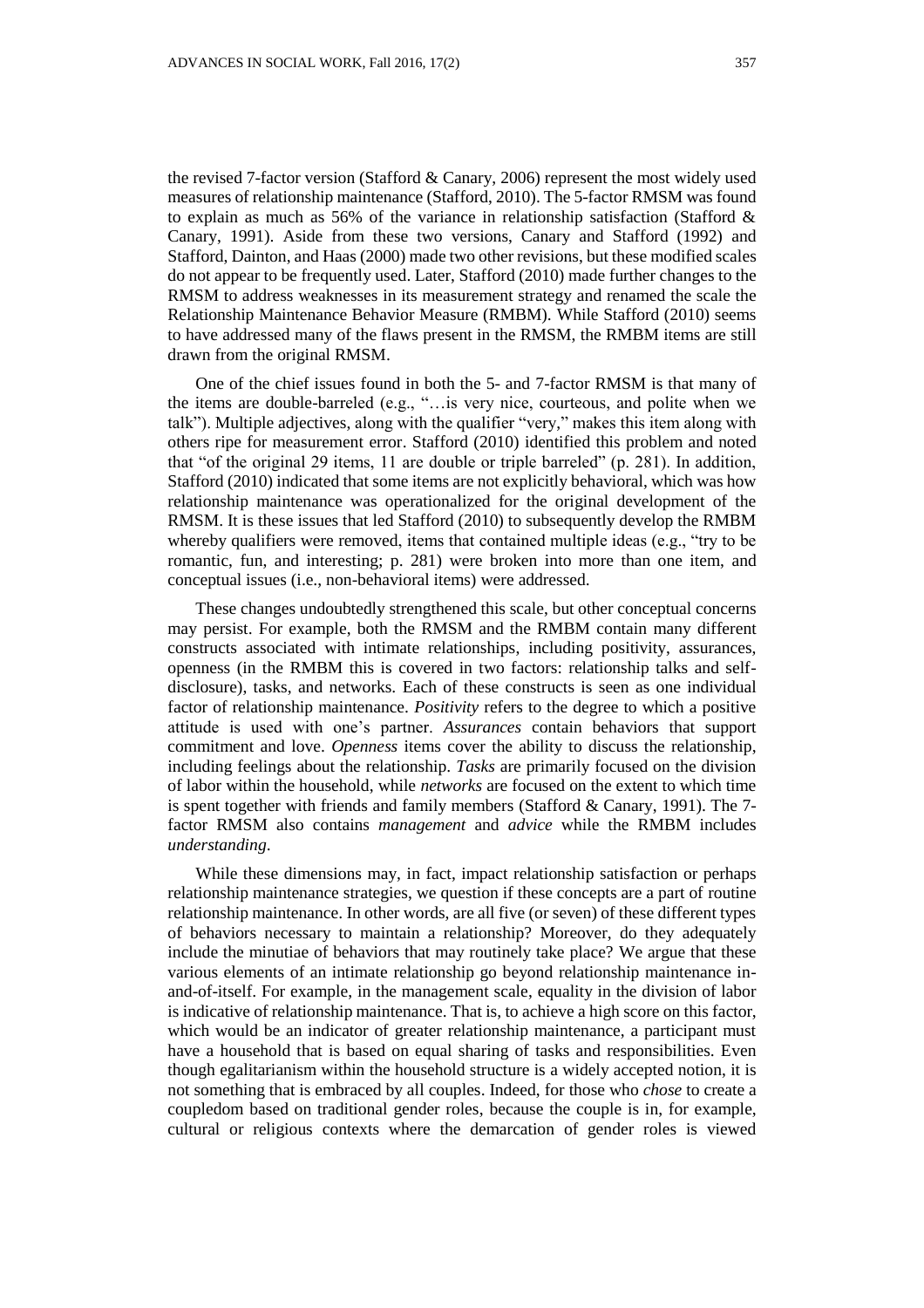positively or because they do not co-habit, such egalitarian ideas may have little purchase and/or meaning. Researchers cannot know the degree to which equability in the relationship may be supporting the maintenance of that relationship; as such, this needs to be measured as a separate construct related to intimate relationships.

Furthermore, sampling methods and the make-up of the final sample raises concern over the applicability of both the RMSM and the RMBM. The 5-factor RMSM was based on a sample made up predominantly of students (69%) at a Midwestern and a Western university who, in turn, also recruited the remainder of the sample for extra credit in a course (Stafford & Canary, 1991). The racial/ethnic background, sexual orientation, and other sociodemographic descriptions of the sample are not provided, but the sample did include both married and non-married (e.g., engaged or dating) participants. The RMBM sample was also recruited by students from a Midwestern university for extra credit, and it was further limited to heterosexual married persons (Stafford, 2010). Additional background information about the sample is not given. Item retention and scale development are dependent on the response patterns of participants. When those responses are limited to a narrow demographic, its use with diverse samples, including individuals in same-sex relationships and non-cohabitators, may not be appropriate without further research to demonstrate factor stability.

### **Current Study**

Relationship maintenance has been conceptualized in the literature as behaviors that are both strategic and routine in nature and help to sustain the relationship over time (Dainton & Stafford, 1993). These behaviors may be strategic when they are intentionally enacted with the goal of supporting the relationship. On the other hand, these behaviors may be unintentional or routine in nature, but still help to sustain the relationship. Given that research has substantiated the importance of a mutually rewarding relationship, where the quality of the relationship includes reciprocal assertions and positive interactions (Ogolsky & Bowers, 2012), measurement is a key issue. Utilizing Dainton and Stafford's (1993) framework along with findings from the literature, we conceptualized relationship maintenance as the degree to which routine relationship behaviors are intentionally or unintentionally used to sustain an intimate relationship. This definition guided our scale development and the subsequent study, which sought to develop a conceptually parsimonious scale of routine relationship maintenance behaviors with low respondent burden. Based on our review of the literature and a previous pilot study, we tested our items both with experts and advanced statistical analysis. Our goal was to create a strengths-based scale that assesses routine behaviors in relationship maintenance and to develop this new scale by recruiting a diverse sample of participants (including same-sex attracted) who were in different types of relationships (married, cohabiting, and living apart). We aimed to develop a scale more reflective of contemporary society.

### **Method**

#### **Item Development**

Our larger study was designed around the structuring interests of the *Enduring Love?* research project, which investigated how couples sustain their long-term partnerships. "Long-term" was not straightforwardly associated with relationship duration but instead framed through personal experience – such as family stability,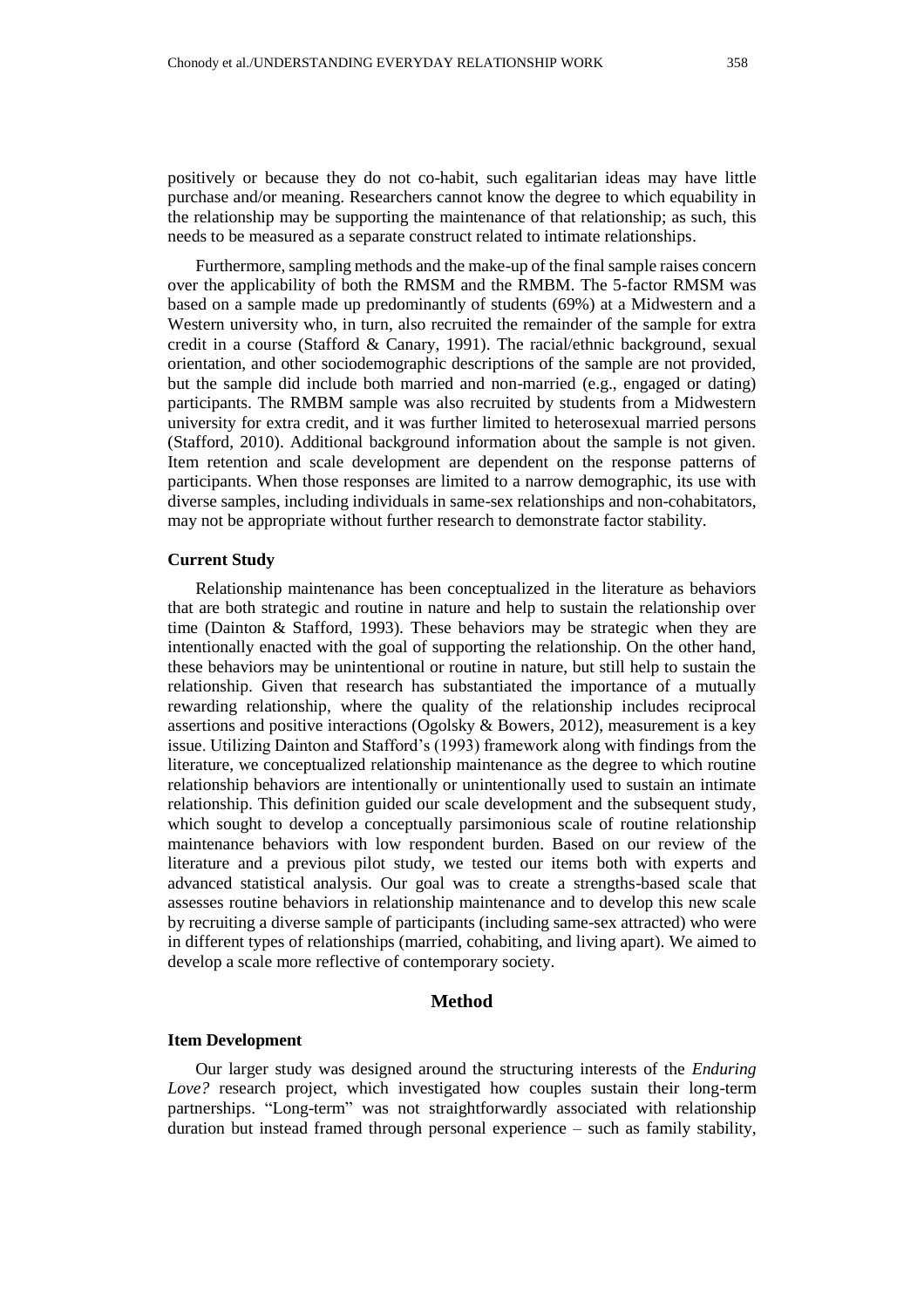household permanency, and security of friendship networks. It is also experienced in dynamic terms, including the past (time spent together), the present (relationship satisfaction), and a desire to be with a partner into the future (relationship horizon; Gabb & Fink, 2015). The study focused attention on the ways in which couple relationships are materialized and experienced through everyday relationship practices in the context of different personal, socio-cultural, and economic circumstances. That is to say, relationships are about money, employment, children, and housework as much as the dyadic couple relationship itself. Based on the literature and our theoretical conceptualization of relationship maintenance, we developed items to create the Relationship Maintenance Scale (RMS), which could then be subjected to further testing. These items were designed to include everyday contexts and mundanities as well as the more intimate dynamics of couple relationships (Gabb & Fink, 2015).

Each item was couple-focused (i.e., began with the stem "we") and included making time to be together, saying "I love you," and pursuing shared interests. This framing of statements was designed to elicit responses on lived experience rather than perceptions of what "typical" couples do and/or should ideally do. Items were given to experts in family or relationship research to provide feedback on content coverage, including relevance for different groups (e.g., LGBTQ). In this way, we were attentive to the specificity of experience amongst these different groups to ensure that it did not marginalize minority experience and thus elide relationship diversity. Items were also discussed with frontline staff from different relationship support organizations to determine if our new scale would provide useful information regarding intimate relationships that could subsequently inform and be applied in clinical contexts. In response to this feedback, items were revised for clarity. One item originally intended for another scale that we were developing (relationship quality; see Chonody, Gabb, Killian M, & Dunk-West, 2016) was conceptually re-evaluated and found to be more consistent with the relationship maintenance items. Through this consultative process, a total of 14 items were included in our measure of relationship maintenance and subjected to further testing.

### **Data Collection**

The dataset was based on a large-scale mixed methods study, *Enduring Love? Couple Relationships in the 21st Century* that was funded by the Economic and Social Research Council (RES-062-23-3056) and administered in the United Kingdom. This first wave of data collection was completed in two stages. Firstly, an online survey was implemented over a 12-month period (2011-2012). Qualitative data collection overlapped this period and continued for 20 months. Information on the study was posted on various online forums and newsletters, with targeted recruitment on parenting and relationship support community noticeboards. To increase participation of under-represented groups the survey questionnaire was also implemented in hard copy format and disseminated among hard-to-reach community groups and networks through face-to-face contact. The survey directed participants to the study's website where project information was available alongside frequently asked questions (FAQs) and detailed guidance on research methods and ethics.

In the second wave, researchers in the U.S. and Australia extended this study, and data were collected anonymously through Survey Monkey from August through December 2014. Recruitment in these two countries relied primarily on social media (Facebook and Twitter) and sharing of the link amongst social networks and media.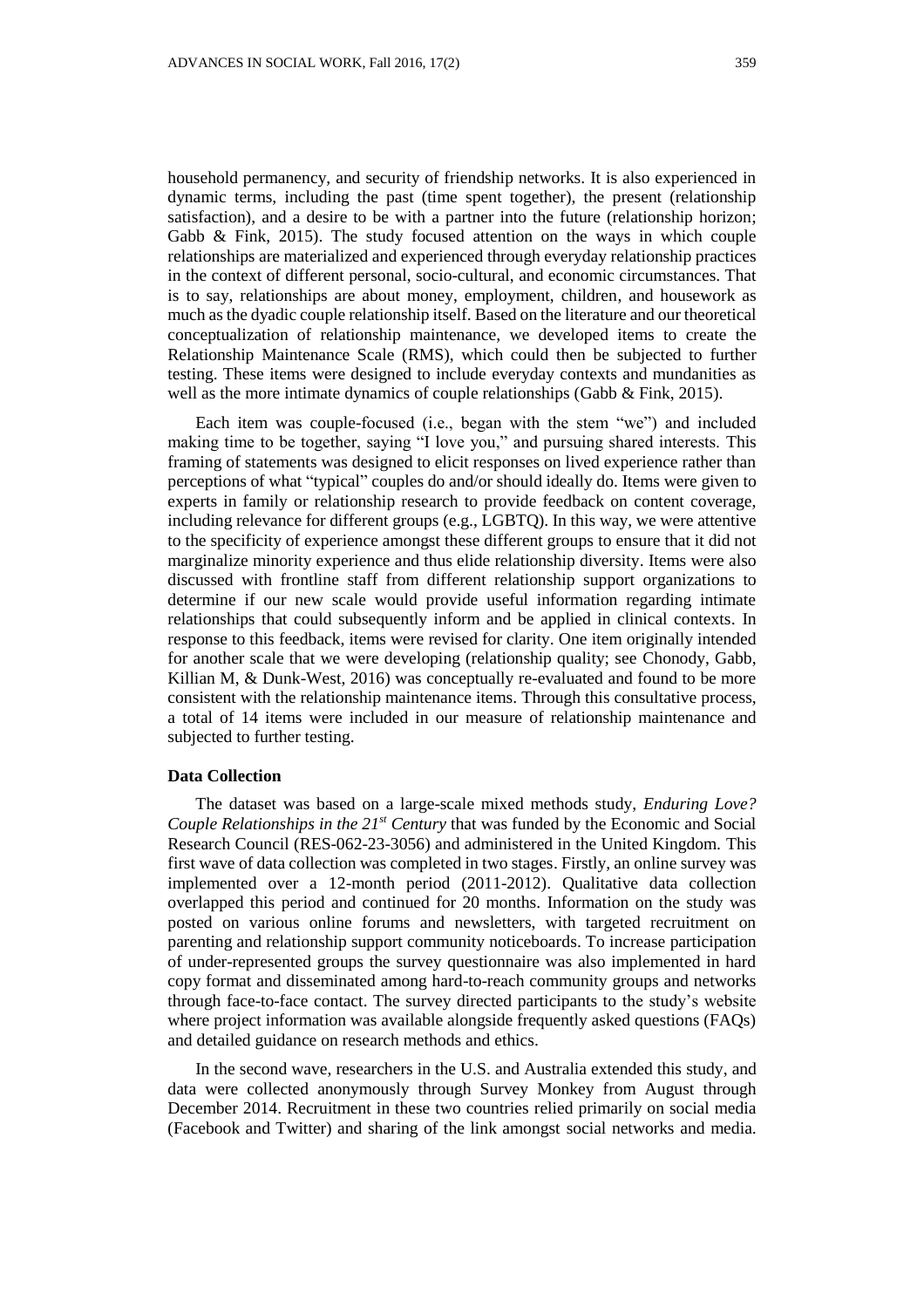Contents of our survey and our hypotheses are described below. Additional questions and scales were included in the survey and are described elsewhere. Prior to data collection, the relevant Ethics and Institutional Review Board (IRB) granted approval of this study.

**Convergent construct validity variable***.* A single-item indicator related to *happiness with one's partner* was used as a test of convergent construct validity. Participants were asked to rate this question: "How happy are you with your partner overall?" employing a 5-point Likert-type scale (1=*very unhappy* and 5=*very happy*). Given that in a recent meta-analysis, relationship maintenance behaviors were associated with liking one's partner (Ogolosky & Bowers, 2012), a positive correlation was hypothesized between this item and the RMS.

**Known-groups validity variable**. Parenthood was assessed by a dichotomous question and was used as a test of known-groups. Research findings indicated that relationship maintenance is lower amongst parents, likely due to the demands of childcare (Dainton, 2008). Therefore, we hypothesized that parents would have lower relationship maintenance scores than non-parents.

**Socioedemographic variables***.* Age, gender, sexual orientation, religious affiliation, education, employment, length of relationship, and relationship status were included in our survey and are used descriptively in the current analysis.

#### **Data Analysis**

Our data analysis plan for testing the RMS started with a review of item performance, including skew and kurtosis and a correlational analysis. With the large sample, a split-sample exploratory factor analysis (EFA) and confirmatory factor analysis (CFA) were conducted. Using SPSS version 23.0, the sample was randomly divided into two equal subsamples. Next, an exploratory factor analysis using principle components analysis was performed on one subsample to determine the factor structure of the scale and identify any poorly performing items (Fabrigar, Wegener, MacCallum, & Strahan, 1999). Eigen values greater than one were used to identify the factors, and orthogonal rotation was used (Varimax) to improve factor loading interpretation. After arriving at a factor structure from the EFA, a confirmatory factor analysis (CFA) was conducted using the other half of the split-sample and the obtained factor structure from the EFA (Fabrigar et al., 1999). We hypothesized that a factor structure found in one half of the sample (EFA) would then be found and supported in the second half (CFA).

The model chi-square value and chi-square per degrees of freedom  $(\chi^2/df)$ ; Bollen, 1989; Kline, 2011), Comparative Fit Index and Tucker-Lewis Index (CFI and TLI; Hu & Bentler, 1999; Kline, 2011), Standardized Root Mean Square Residual (SRMR; Brown, 2006), and the Root Mean Square Error of Approximation (RMSEA; Kline, 2011) were each used to assess the degree of fit between the obtained scores and the model. Generally, acceptable fit for a CFA would be lower  $\chi^2$  values, lower  $\chi^2/df$ scores, a RMSEA and SRMR values less than .08, and CFI and TLI scores each greater than .95. The CFA was conducted using Mplus version 7.3 (Muthén & Muthén, 2012). Lastly, the final factor structure for the RMS was then used for tests of convergent construct validity and known-groups validity.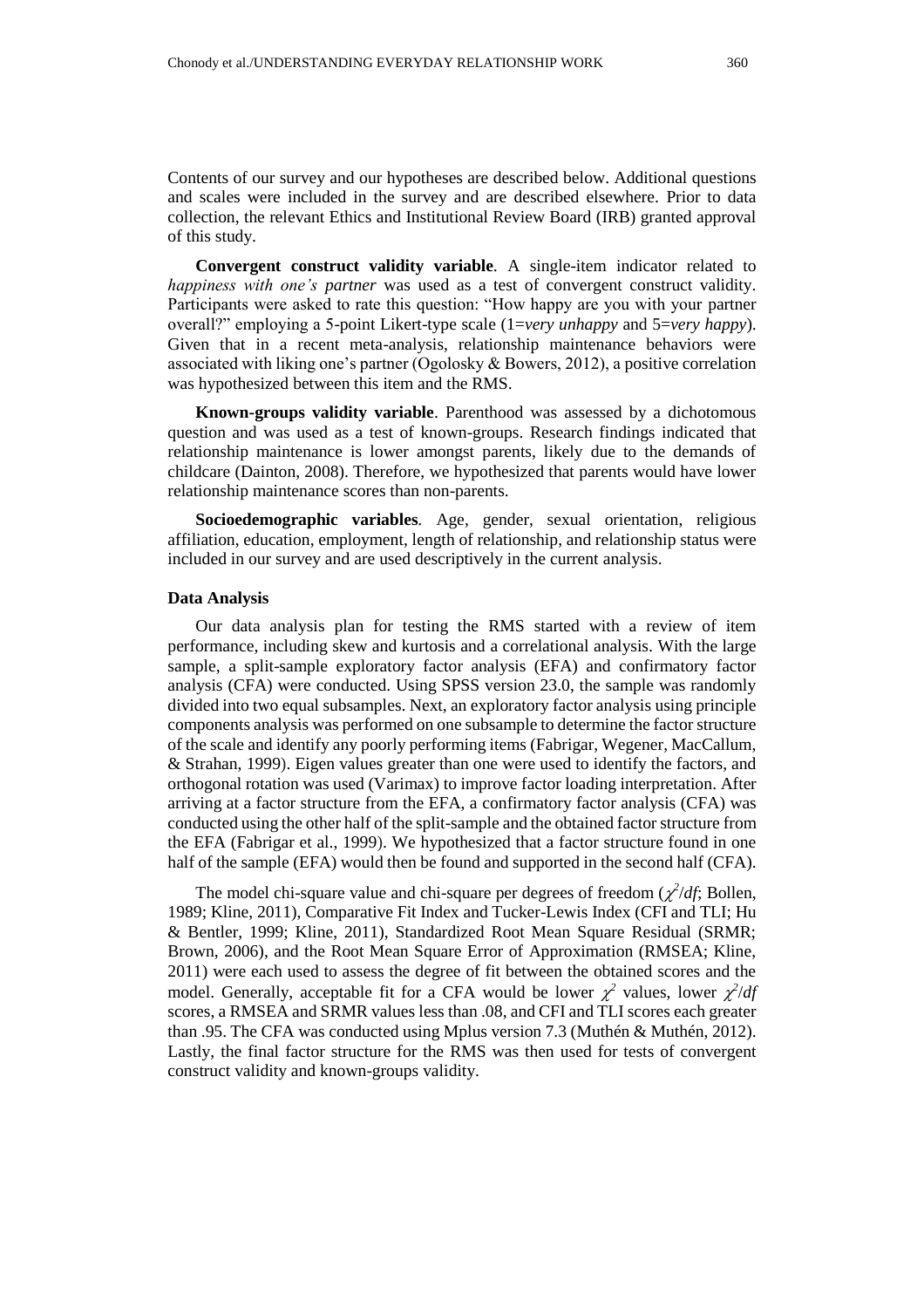## **Results**

#### **Demographics**

Once missing data and respondents who reported no long-term relationship were removed, a final sample of 8,132 was achieved with participants from 60 different countries. A majority of the participants were from the UK (69%). Demographically, our sample was diverse with 12% who reported as a member of a sexual minority group, 49% who indicated that they were atheist/agnostic, 37% who were in a relationship other than marital, and 27% who identified as a person of color. Table 1 provides additional sociodemographic information.

| Variable                                                                                                                       | $n$ (%)                                             | Variable                                         | $n(\%)$      |
|--------------------------------------------------------------------------------------------------------------------------------|-----------------------------------------------------|--------------------------------------------------|--------------|
| Gender                                                                                                                         |                                                     | <b>Education level</b>                           |              |
| Male                                                                                                                           | 1516 (19.2%)                                        | No high school diploma<br>$102(1.5\%)$           |              |
| Female                                                                                                                         | 6364 (80.8%)                                        | High school diploma/equivalency                  | 309 (4.6%)   |
| Age                                                                                                                            |                                                     | Vocational training/some college                 | 1227 (18.2%) |
| $16-24$                                                                                                                        | 631 (8.0%)                                          | Professional / bachelor's degree<br>2855 (42.3%) |              |
| 25-34                                                                                                                          | 2177 (27.5%)                                        | Master's/PhD<br>2257 (33.4%)                     |              |
| $35 - 44$                                                                                                                      | 2023 (25.5%)                                        | Parent (yes)                                     | 2966 (44.4%) |
| 45-54                                                                                                                          | 1565 (19.8%)                                        | <b>Relationship status</b>                       |              |
| 55-64                                                                                                                          | $1116(14.1\%)$                                      | Married<br>4981 (62.7%)                          |              |
| $65+$                                                                                                                          | 409 (5.2%)                                          | Couple- not living together<br>832 (10.5%)       |              |
| <b>Sexual orientation</b>                                                                                                      |                                                     | Living together<br>1744 (22.0%)                  |              |
| Heterosexual                                                                                                                   | 6839 (88.0%)                                        | Civil partnership                                | 250 (3.1%)   |
| Gay/lesbian                                                                                                                    | 499 (6.4%)                                          | Dating                                           | 133 (1.7%)   |
| Bisexual                                                                                                                       | 936 (12.0%)                                         | Number of years in relationship                  |              |
| Country                                                                                                                        |                                                     | Under 1 year                                     | 336 (4.2%)   |
| United Kingdom                                                                                                                 | 5683 (69.9%)                                        | $1-5$                                            | 1813 (22.6%) |
| <b>United States</b>                                                                                                           | 1652 (20.3%)                                        | $6 - 10$                                         | 1506 (18.8%) |
| Australia                                                                                                                      | 491 (6.0%)                                          | $11 - 15$<br>1133 (14.1%)                        |              |
| Other country                                                                                                                  | 306 (3.8%)                                          | $16 - 20$<br>779 (9.7%)                          |              |
| <b>Ethnicity and race</b>                                                                                                      |                                                     | $20+$<br>2451 (30.6%)                            |              |
| White British, American, Australian                                                                                            | 5004 (74.3%)                                        | Happy with partner <sup>b</sup>                  | 4.36(0.84)   |
| Other White                                                                                                                    | 1286 (19.1%)                                        | Relationship Maintenance <sup>c</sup>            | 30.94 (5.04) |
| Caribbean                                                                                                                      | 29 (0.4%)                                           |                                                  |              |
| African/African American                                                                                                       | 69 (1.0%)                                           |                                                  |              |
| Other African decent                                                                                                           | $11(0.2\%)$                                         |                                                  |              |
| Indian, Asian subcontinent                                                                                                     | 63 (0.9%)                                           |                                                  |              |
| Asian                                                                                                                          | 64 (1.0%)                                           |                                                  |              |
| Hispanic/Latino                                                                                                                | 18 (0.3%)                                           |                                                  |              |
| Native/Aboriginal                                                                                                              | $5(0.1\%)$                                          |                                                  |              |
| Mixed ethnicity, other<br>$M_{\text{tot}}$ and $\sigma_{\text{meas}}$ 1. There are $\pi$ if $\Omega_{\text{meas}}$ is $\sigma$ | 186 (2.8%)<br>atolite discuss activities describing |                                                  |              |

Table 1. *Sociodemographic Description of Sample (n= 8,132)*

*Note:* <sup>a</sup>Sample sizes are different on each variable due to missing data. <sup>b</sup>Theoretical range=1-5. cTheoretical range=8-40 (based on final scale).

### **Evaluating Item Performance**

Measures of central tendency, skew, and kurtosis were checked, and items were found to have an acceptable degree of variance. Skew and kurtosis were not greater than 2.5 for any of the items. A correlational analysis of the items indicated adequate association between items, and each item had at least one correlation greater than .30. No items were correlated with another item above .80, which would indicate item redundancy. All 14 items were used for the next step of analysis.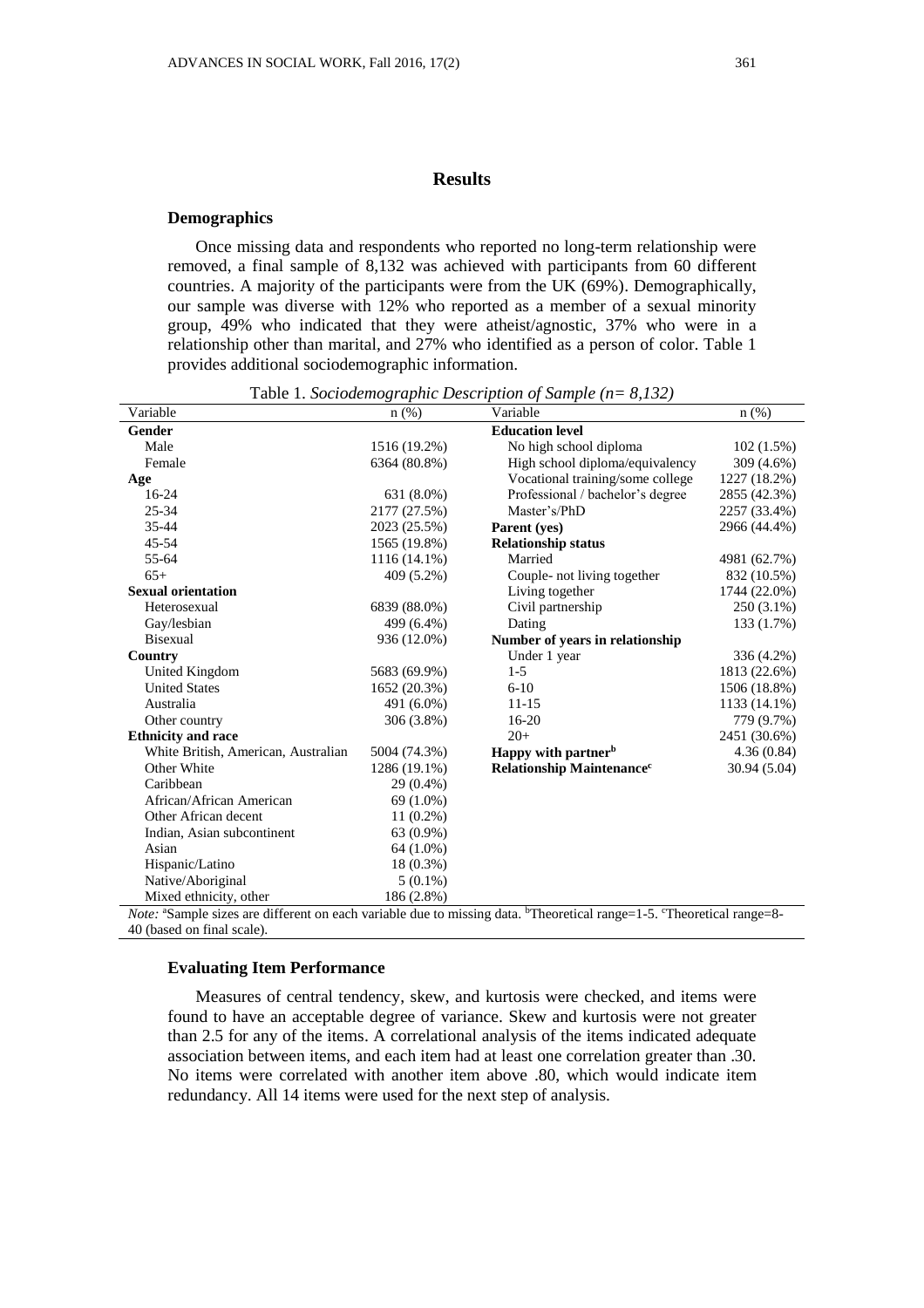#### **Exploratory Factor Analysis**

Next, the sample was randomly split into two equal subsamples. Responses from one subsample  $(n=4,066)$  were used for the exploratory factor analysis (EFA). Measures of sampling adequacy and sphericity were excellent (Kaiser-Meyer-Olkin=.853, Bartlett's test of sphericity=9077.80, *df=*91, *p<*.001). The initial model explained 53.0% of the variance in the items and included four factors. Items were removed from the model due to double loadings (greater than .40) or weak loadings (less than .40). After several iterations, a final one factor model with 8 items was obtained and explained 40.9% of the variance. Table 2 contains the final items for the scale along with factor loadings and communalities from the EFA results.

Table 2. *Exploratory Factor Analysis: Factor Loadings (n=3,630)*

|                 | <b>Relationship Quality Item</b>        |      | Factor Loading Commonality Score |
|-----------------|-----------------------------------------|------|----------------------------------|
| RM1             | We make time to be together, on our own | .660 | .436                             |
| RM <sub>2</sub> | We say "I love you" to each other       | .677 | .458                             |
| RM3             | We lead separate lives*                 | .485 | .235                             |
| RM4             | We give each other gifts and/or cards   | .627 | .256                             |
| RM <sub>5</sub> | We are there for each other             | .747 | .558                             |
| RM <sub>6</sub> | We talk to each other about everything  | .760 | .578                             |
| RM7             | We pursue shared interests              | .636 | .404                             |
| RM <sub>8</sub> | We are both equally affectionate        | .627 | .393                             |

\*Reverse-scored.

*Note:* Item labels correspond to Figure 1.

#### **Confirmatory Factor Analysis**

The initial CFA model for the RMS demonstrated moderate fit  $(\chi^2=424.550,$ *p*<.001; *2* /*df=*21.23; RMSEA=.072, *p<*.001, (90% CI=.067, .078); CFI=.941; TLI=.918; SRMR=.034). As suggested through the modification indices (Kline, 2011), two error terms were allowed to correlate, which reduced the  $\chi^2$  by 170.35 (*p*<.001). The correlation between the error terms of these items was conceptually supported in that both of these referenced emotional and communicative support for "each other." The revised and final model demonstrated excellent fit  $(\chi^2=266.52, p<.001;$  *2* /*df=*14.03; RMSEA=.058, *p=*.014, (90% CI=.052, .064); CFI=.964; TLI=.947; SRMR=.029). Figure 1 provides the factor model with loadings and error terms.

### **Internal Consistency Reliability**

The RMS demonstrated good internal consistency reliability (Cronbach's alpha) in both subsamples and with the full sample. The Cronbach's alpha obtained in the EFA subsample was good ( $\alpha$ =.775). Similar internal consistency scores were found in the CFA subsample ( $\alpha$ =.787) and in the full sample ( $\alpha$ =.781).

### **Convergent Construct and Known-Group Criterion-Related Validities**

As hypothesized, happiness with one's partner was highly correlated with the RMS (*r=*.670, *p<*.001). This finding is indicative of evidence for convergent construct validity between maintenance and liking, which has been reported in the literature (Ogolosky & Bowers, 2012).

Also, as hypothesized, parents (*M=*29.94, *SD=*5.41) reported significantly lower relationship maintenance than respondents without children (*M=*31.78, *SD=*4.62),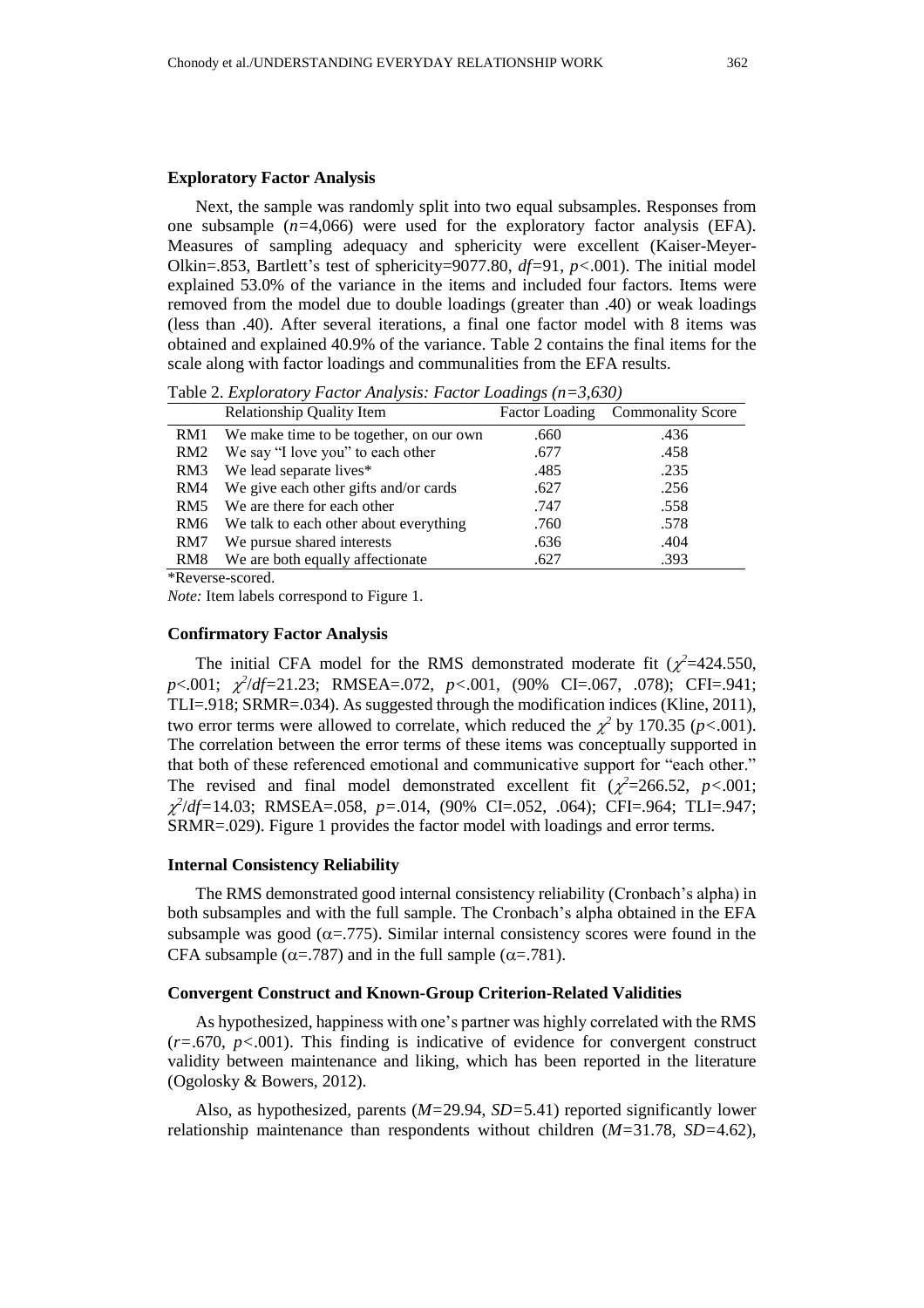*t=*14.82 (*df=*5714), *p<*.001. This finding is consistent with the literature (Dainton, 2008) and provides evidence of known-groups validity.

Figure 1. *Confirmatory Factor Analysis: Item Loadings (n=3,857)*



Items correspond to item list in Table 2

### **Discussion**

Results of our study indicated that the newly developed RMS shows initial evidence of both reliability and validity. Coefficient alpha was found to be good for a newly developed scale (Nunnally, 1978), and given the large sample, these preliminary results are promising for future research with the RMS. The single factor model obtained through the EFA was supported by the CFA results providing evidence of factorial validity. While all psychometric studies are sample dependent, the degree of diversity of couple relationships found in our community sample and its international sampling frame support its structure for capturing this latent construct. Evidence of convergent construct validity was indicated by the association between greater happiness with one's partner and more relationship maintenance, as found in past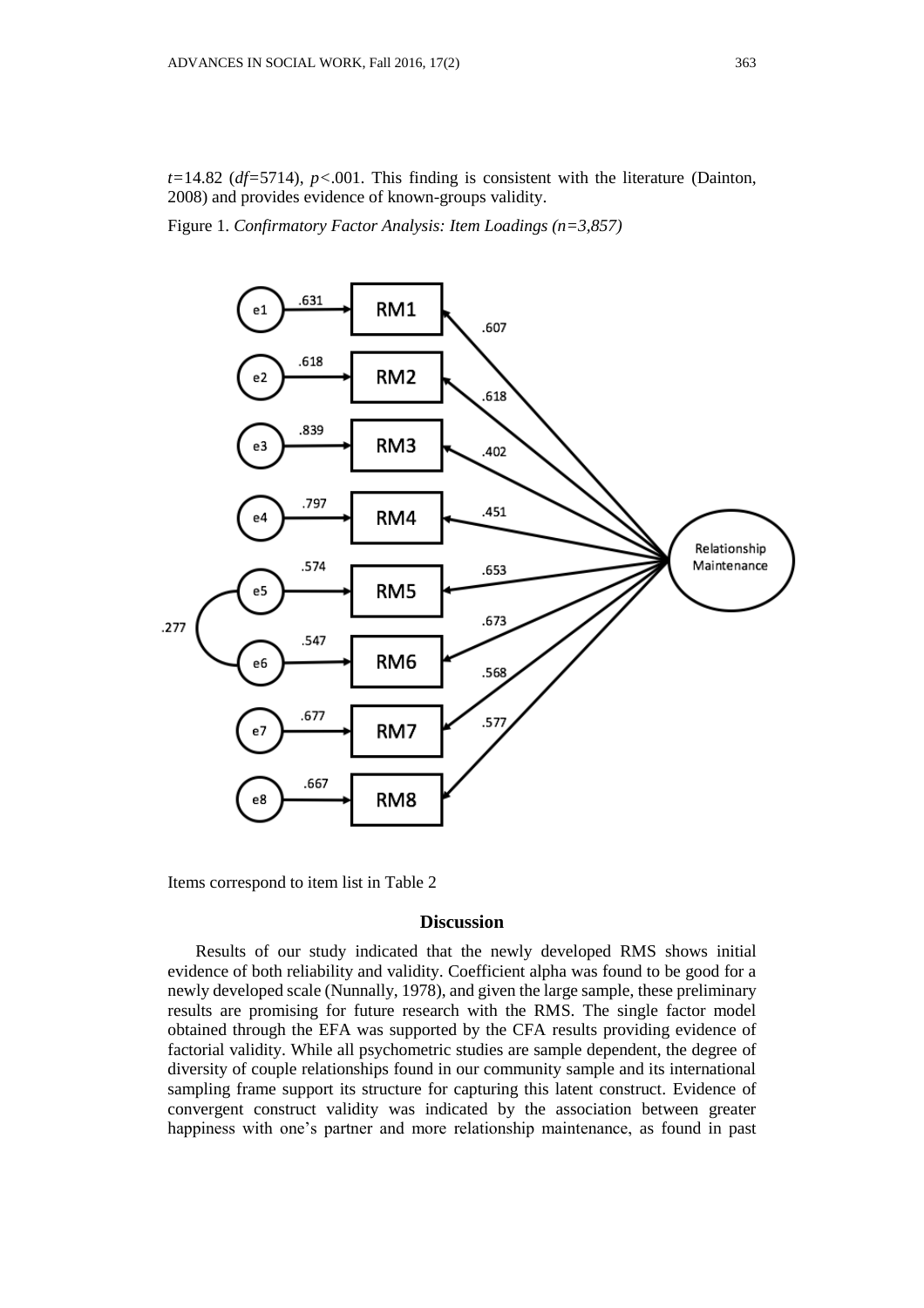studies (e.g., Ogolosky & Bowers, 2012). Relatedly, participants without children reported greater relationship maintenance than those with children, which is consistent with prior research (Dainton, 2008) that shows the stressors that parenthood can bring to bear on the couple relationship (Walker, Barrett, Wilson, & Chang, 2010). This association establishes evidence for known-groups validity.

Available measures for the assessment of relationship maintenance are few and may suffer from conceptual issues. The RMS offers an unobtrusive and strengths-based assessment of relationship maintenance in that it is focused on those elements of the relationship that may be working well. It is conceptually parsimonious with a sole focus on routine behaviors that support the maintenance of the relationship, unlike the RMSM, which has multiple factors that are not relationship maintenance behaviors per se. This allows researchers or practitioners to learn how individuals or couples are working to sustain their relationship. Moreover, the RMS is a rapid assessment instrument, which can easily be incorporated into larger studies on relationships that may contain a number of scales or can be quickly implemented in a practice setting.

Anecdotal evidence based on participant feedback about our study suggested that participants were compelled to think more about their relationships, including some who asked their partners to also complete the survey, while others initiated conversations with her/his partner about the content of the survey and thus their own partnerships. This is encouraging and suggests clinical utility for the RMS as a tool for practice that provides a starting point for discussions on how the relationship can be strengthened and the couple unit supported.

Social work practice with couples and families might benefit from the use of the RMS as a baseline clinical assessment tool, to encourage participation in therapeutic efforts, or to facilitate dialogue and remove barriers to communication during sessions. Given the social, psychological, and economic impact that dissolution has for both the individual partners as well as any children that may be part of that family system (e.g., Coleman & Glenn, 2009; Garriga & Kiernan, 2013), support for enduring partnerships is an essential component of social work practice. The strengths-based nature of this scale can provide social work practitioners and their clients an unobtrusive and efficient assessment of progress during clinical work. Gaining insight into both the strengths and weaknesses that are present in the relationship may facilitate the change process. Future research should seek to garner feedback from couples on how this scale and other elements of our survey can promote partner communication around relationship maintenance.

Relationship maintenance is a burgeoning area of research, and its role in relationship quality is important for enduring coupledoms (Dainton, 2000). These promising preliminary results warrant future tests of the psychometric properties of the RMS. Concurrent construct validity and predictive validity are needed using other measures of couples' maintenance behaviors and long-term relationship outcomes especially with a sample of dyadic participants (i.e., couples), including those who may be seeking relationship support or who are having relationship difficulties. Future research should also seek to parse out various aspects of intimate relationships and how they relate to relationship maintenance, such as communication, assurances, and division of household labor, which can inform theory development and intervention efforts.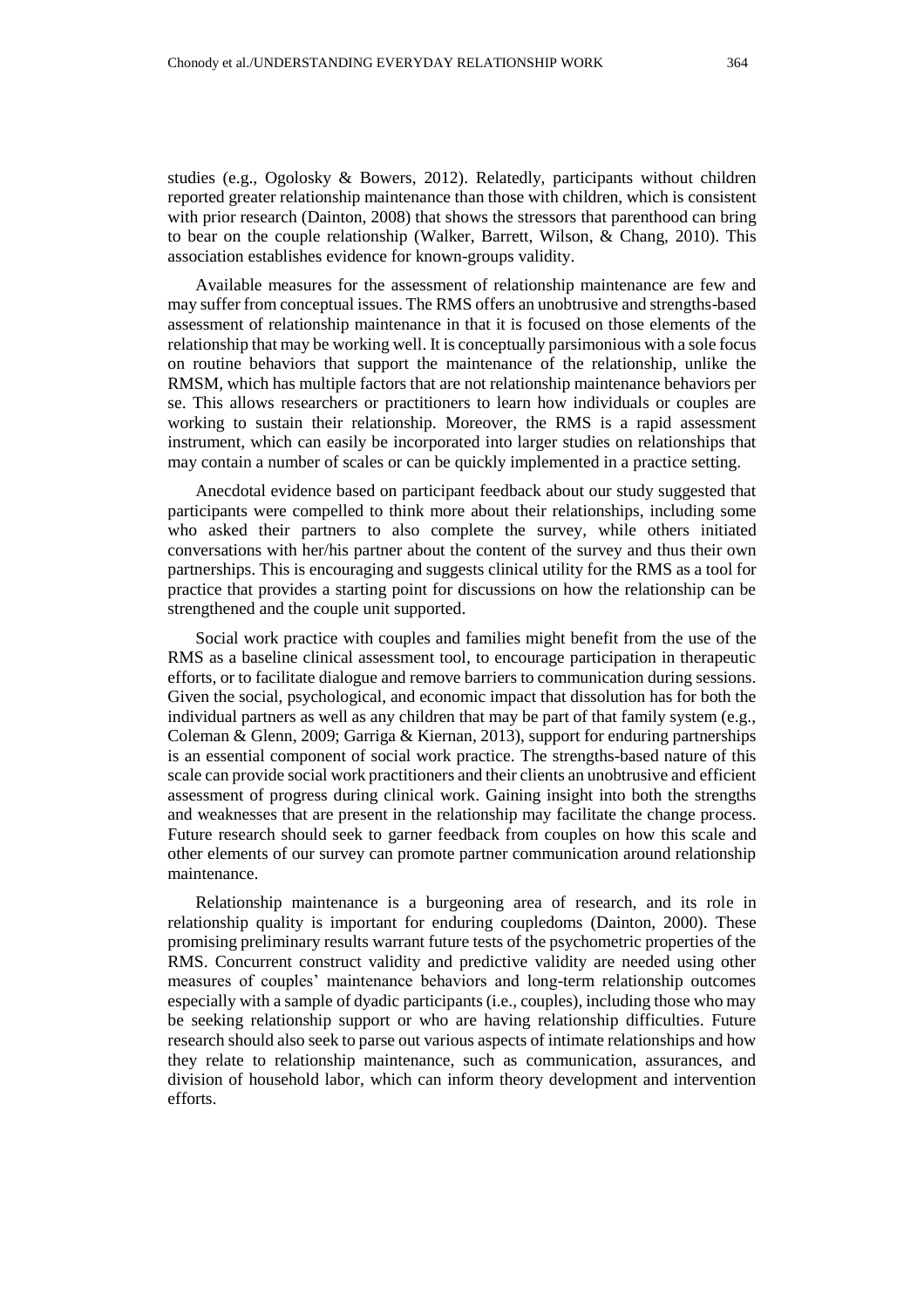Findings from psychometric studies are sample-dependent in nature; thus, our results need to be considered within the limitations of our sample. First, the sample was primarily composed of individuals from the UK, and they were mostly married and identified as heterosexual. The sample was gained through social media and through convenience sampling methods, which limits the generalizability of the results. Further replication is therefore needed. Moreover, individuals who are happy in a relationship are more likely to complete a relationship survey (Levenson et al., 1993), and our reach to couples who are in trouble was likely limited. Similarly, women are more likely to complete a relationship survey, and our sample reflects that tendency. Nonetheless, we did achieve a degree of diversity in terms of sexual orientation and relationship status, thus expanding the potential utility of the scale beyond the heterosexual, marital, cohabiting couple.

Second, the extent to which these individuals may have had or are currently experiencing relationship problems was not assessed. Therefore, the scale needs further exploratory testing with individuals/couples who are seeking support to determine its usefulness given that responses from another sample may support changes to the obtained factor model. Future studies should assess if the RMS can differentiate between distressed and non-distressed couples, which would be beneficial in providing further validity evidence as well as support its use in practice. Third, within the CFA analysis, error variances from two items were allowed to correlate which may indicate the presence of other unique relationship maintenance constructs or sample-specific variation (Kline, 2011). However, the EFA analyses did not support the presence of a second factor within this large sample of individuals, and the addition of the correlated error terms in the CFA was within the sample factor and theoretically supported. The current study did use a large, international sample and a randomly selected split-half EFA and CFA; the analytical strategy combined with the diversity of the sample thus lends confidence to the obtained factor model of the RMS.

## **Conclusion**

The operationalization of relationship maintenance was reconceptualized in order to avoid the overlap of constructs present in the two most widely used scales in this area of research. The RMS is conceptually parsimonious with a low respondent burden and has shown initial evidence of both reliability and validity in a diverse sample of participants. Additional psychometric studies are needed to support our findings and expand its use with other populations. Longitudinal studies are essential to determine if the RMS can identify couples in distress. Moreover, future research should seek to determine how the scale could be used in clinical practice to provide insight into relationship maintenance behaviors for couples in treatment. Qualitative tools used in our extended mixed methods study have proven to be highly effective in systemic family therapy (Gabb & Singh, 2014). We are thus hopeful that the RMS may be similarly helpful in facilitating partner perceptions of relationship maintenance and identification of strengths alongside areas that require further work.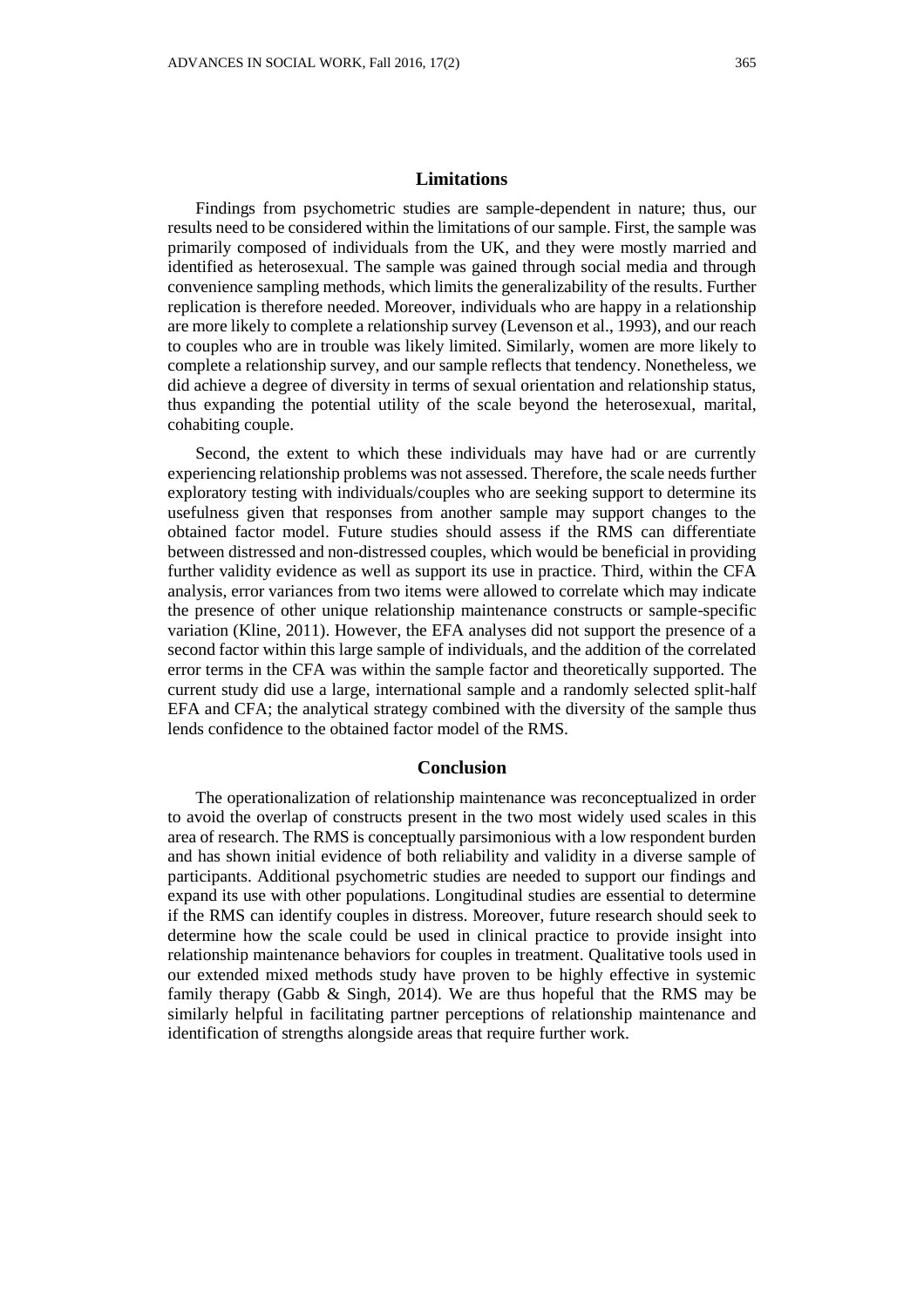### **References**

- Amato, P. R., & Keith, B. (1991). Parental divorce and the well-being of children: A meta- analysis. *Psychological Bulletin, 110,* 26-46. doi[:https://doi.org/10.1037/0033-2909.110.1.26](https://doi.org/10.1037/0033-2909.110.1.26)
- Barrett, H., Chang, Y-S., & Walker, J. (2011). *Improving children's outcomes by supporting couple relationships, reducing family conflict and addressing domestic violence.* London: Centre for Excellence and Outcomes in Children and Young People's Services. Retrieved from http://www.c4eo.org.uk/themes/families/reducingconflict/files/reducing\_conflict\_ full\_knowledge\_review.pdf
- Bollen, K. A. (1989). *Structural equations with latent variables*. New York: Wiley. [doi:https://doi.org/10.1002/9781118619179](https://doi.org/10.1002/9781118619179)
- Brown, T. A. (2006). *Confirmatory factor analysis for applied research.* New York: Guilford.
- Canary, D. J., & Stafford, L. (1992). Relational maintenance strategies and equity in marriage. *Communication Monographs, 59,* 243-267. doi[:https://doi.org/10.1080/03637759209376268](https://doi.org/10.1080/03637759209376268)
- Chonody J. M., Gabb J., Killian M., & Dunk-West P. (2016). Measuring relationship quality in an international study: Exploratory and confirmatory factor validity. *Research on Social Work Practice*. doi[:https://doi.org/10.1177/1049731516631120](https://doi.org/10.1177/1049731516631120)
- Coleman, L., & Glenn F. (2009). *When couples part*. London: OnePlusOne Publications. Retrieved from [http://www.oneplusone.org.uk/wp](http://www.oneplusone.org.uk/wp-content/uploads/2012/03/WHEN-COUPLES-PART-FINAL-VERSION.pdf)[content/uploads/2012/03/WHEN-COUPLES-PART-FINAL-VERSION.pdf](http://www.oneplusone.org.uk/wp-content/uploads/2012/03/WHEN-COUPLES-PART-FINAL-VERSION.pdf)
- Cummings, E. M., & Davies, P. T. (2010). *Children, emotional security and marital conflict.* New York: Guilford.
- Dainton, M. (2000). Maintenance behaviors, expectations for maintenance, and satisfaction: Linking comparison levels to relational maintenance strategies. *Journal of Social and Personal Relationships, 17,* 827-842. doi[:https://doi.org/10.1177/0265407500176007](https://doi.org/10.1177/0265407500176007)
- Dainton, M. (2008). The use of relationship maintenance behaviors as a mechanism to explain the decline in marital satisfaction among parents. *Communication Reports, 21,* 33–45. doi[:https://doi.org/10.1080/08934210802019413](https://doi.org/10.1080/08934210802019413)
- Dainton, M., & Stafford, L. (1993). Routine maintenance behaviors: A comparison of relationship type, partner similarity and sex differences. *Journal of Social and Personal Relationships, 10,* 255-271. doi[:https://doi.org/10.1177/026540759301000206](https://doi.org/10.1177/026540759301000206)
- Fabrigar, L. R., Wegener, D. T., MacCallum, R. C., & Strahan, E. J. (1999). Evaluating the use of exploratory factor analysis in psychological research. *Psychological Methods*, *4*(3), 272-299. doi[:https://doi.org/10.1037/1082-989X.4.3.272](https://doi.org/10.1037/1082-989X.4.3.272)
- Gabb J., & Fink J. (2015). *Couple relationships in the 21st century*. Basingstoke: Palgrave Macmillan. doi[:https://doi.org/10.1057/9781137434432](https://doi.org/10.1057/9781137434432)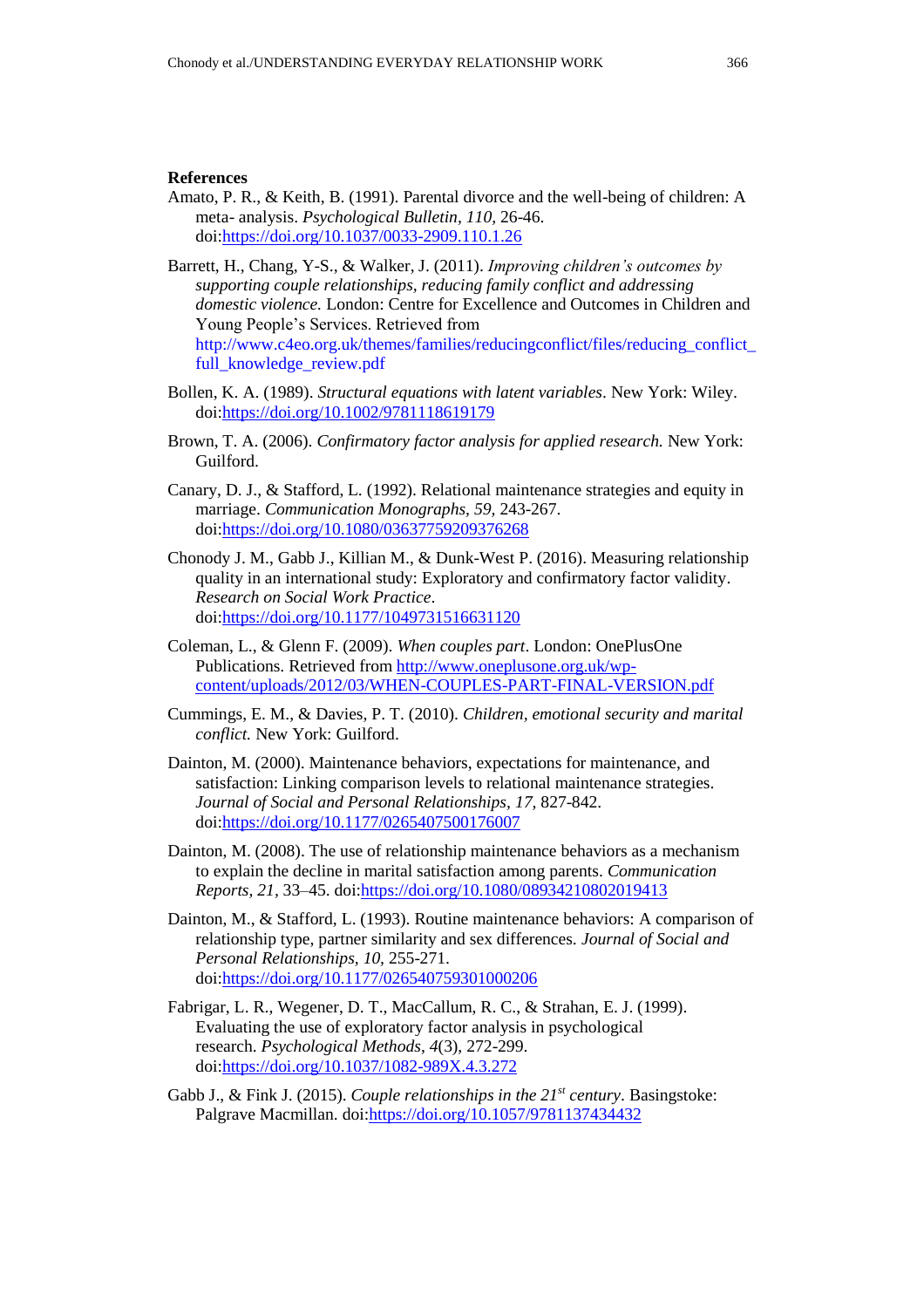- Gabb J., & Singh R. (2014) Reflections on the challenges of understanding racial, cultural and sexual differences in couple relationship research. *Journal of Family Therapy, 37*(2), 210–227. doi[:https://doi.org/10.1111/1467-6427.12044](https://doi.org/10.1111/1467-6427.12044)
- Garriga, A., & Kiernan, K. (2013). *Parents' relationship quality, mother-child relations and children's behaviour problems: Evidence from the UK millennium cohort study.* Working Paper. Retrieved from [http://www.york.ac.uk/media/spsw/documents/research-and](http://www.york.ac.uk/media/spsw/documents/research-and-publications/Garriga-Kiernan-tables-graphsWP2014.pdf)[publications/Garriga-Kiernan-tables-graphsWP2014.pdf](http://www.york.ac.uk/media/spsw/documents/research-and-publications/Garriga-Kiernan-tables-graphsWP2014.pdf)
- Hu, L., & Bentler, P. M. (1999). Cutoff criteria for fit indexes in covariance structure analysis: Conventional criteria versus new alternatives. *Structural Equation Modeling: A Multidisciplinary Journal, 6*(1), 1-55. doi[:https://doi.org/10.1080/10705519909540118](https://doi.org/10.1080/10705519909540118)
- Kiecolt-Glaser, J. K., & Newton, T. L. (2001). Marriage and health: His and hers. *Psychological Bulletin, 127,* 472–503. doi[:https://doi.org/10.1037/0033-](https://doi.org/10.1037/0033-2909.127.4.472) [2909.127.4.472](https://doi.org/10.1037/0033-2909.127.4.472)
- Kline, R. B. (2011). *Principles and practice of structural equation modeling* (3<sup>rd</sup> ed.). New York: Guilford.
- Lenhart, A., & Duggan, M. (2014, February 11). Couples, the Internet, and social media: Main report. *Pew Research Center*. Retrieved from <http://www.pewinternet.org/2014/02/11/main-report-30/>
- Levenson, R. W., Carstensen, L. L., & Gottman, J. M. (1993). Long-term marriage: Age, gender, and satisfaction. *Psychology and Aging, 8,* 301-313. doi[:https://doi.org/10.1037/0882-7974.8.2.301](https://doi.org/10.1037/0882-7974.8.2.301)
- Mackey, R. A., Diemer, M. A., & O'Brien, B. A. (2004). Relational factors in understanding satisfaction in the lasting relationships of same-sex and heterosexual couples. *Journal of Homosexuality, 47,* 111-136. doi[:https://doi.org/10.1300/J082v47n01\\_07](https://doi.org/10.1300/J082v47n01_07)
- Muthén, L. K., & Muthén, B. O. (2012). *Mplus user's guide* (7th ed.). Los Angeles, CA: Muthén & Muthén.
- National Association of Social Workers. (2016). *Mental Health*. Retrieved from <https://www.socialworkers.org/pressroom/features/issue/mental.asp>
- Nunnally, J. C. (1978). *Psychometric theory* (2nd ed.). New York: McGraw-Hill.
- Ogolsky, B. G., & Bowers, J. R. (2012). A meta-analytic review of relationship maintenance and its correlates. *Journal of Social and Personal Relationships, 30,* 343-367. doi[:https://doi.org/10.1177/0265407512463338](https://doi.org/10.1177/0265407512463338)
- <span id="page-12-1"></span>Office for National Statistics [ONS]. (2011). *Civil Partnerships in the UK, 2010, Statistical Bulletin,* Newport: Author.
- <span id="page-12-0"></span>ONS. (2014). *9 Facts about marriage*. Retrieved from [http://www.ons.gov.uk/ons/rel/vsob1/marriages-in-england-and-wales-](http://www.ons.gov.uk/ons/rel/vsob1/marriages-in-england-and-wales--provisional-/2012/sty-marriage-facts.html) [provisional-/2012/sty-marriage-facts.html](http://www.ons.gov.uk/ons/rel/vsob1/marriages-in-england-and-wales--provisional-/2012/sty-marriage-facts.html)